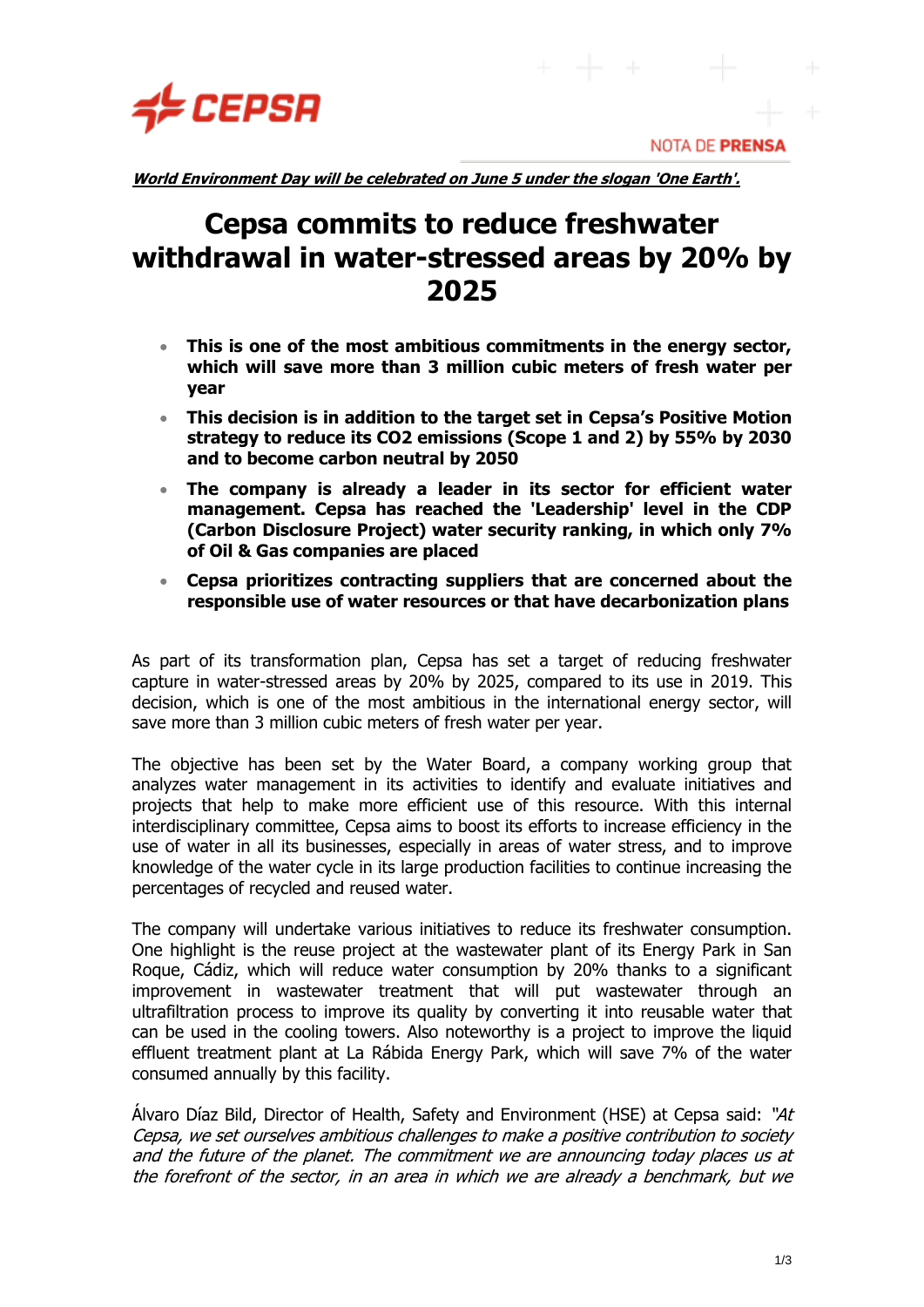

### NOTA DE PRENSA

want to continue advancing. The ecological transition goes beyond promoting sustainable energies; it also involves managing natural resources responsibly. Cepsa recognizes the importance of water as a source of life and the fundamental right of people to access and availability of fresh water. Water is essential to our operations and a priority for the company, which is why we are firmly committed to its efficient and responsible use."

Cepsa is one of the leading companies in its sector in water management, with an A-Leadership rating in the Water Security ranking prepared by CDP (Carbon Disclosure Project). This non-profit organization analyzes the work of nearly 13,000 companies from all sectors and countries every year, making it the world's leading environmental information platform. Only 7% of companies in the Oil & Gas sector managed to position themselves in 2021 at the Water Leadership level, placing Cepsa above the average for the sector and the region (Europe).

The company's ambition in this regard also extends to the third parties with whom it works. Cepsa's corporate policy of sustainable procurement, for example, prioritizes contracting companies that are concerned about environmental issues, especially the responsible use of water resources or that have decarbonization plans.

Through these initiatives, Cepsa contributes to SDG 6 (Clean Water and Sanitation) and SDG 14 (Undersea Life), in addition to others that Cepsa has established as priorities, such as SDG 12 (Responsible Production and Consumption) and SDG 13 (Climate Action).

# **Only One Earth**

World Environment Day will be celebrated globally on June 5. This year marks the 50th anniversary of the first international meeting on the environment, the United Nations Conference on the Human Environment, held in Stockholm from June 5 to 16, 1972.

This year, the UN-driven campaign bears the same title as this first conference, "Only One Earth," calling for collective and transformative action on a global scale to celebrate, protect and restore our planet.

## **Strategy 2030: "Positive Motion"**

The commitment announced today is a further step in its transformation plan, 'Positive Motion', with which the energy company has set itself the goal of achieving net zero emissions by 2050 and going further, making a positive contribution to its social and environmental surroundings. To this end, it has set out an ambitious roadmap to cut its emissions, reducing its CO2 emissions (Scope 1 and 2) by 55% by 2030 compared to 2019 and by 15% to 20% for Scope 3. This would position Cepsa as one of the leading companies in its sector.

Its strategic plan also includes a firm commitment to environmental, social and good governance policies. To reinforce this ambition, the company has also linked the compensation of its executives to ESG objectives: 15-25% of their variable salary will depend on the achievement of these objectives.